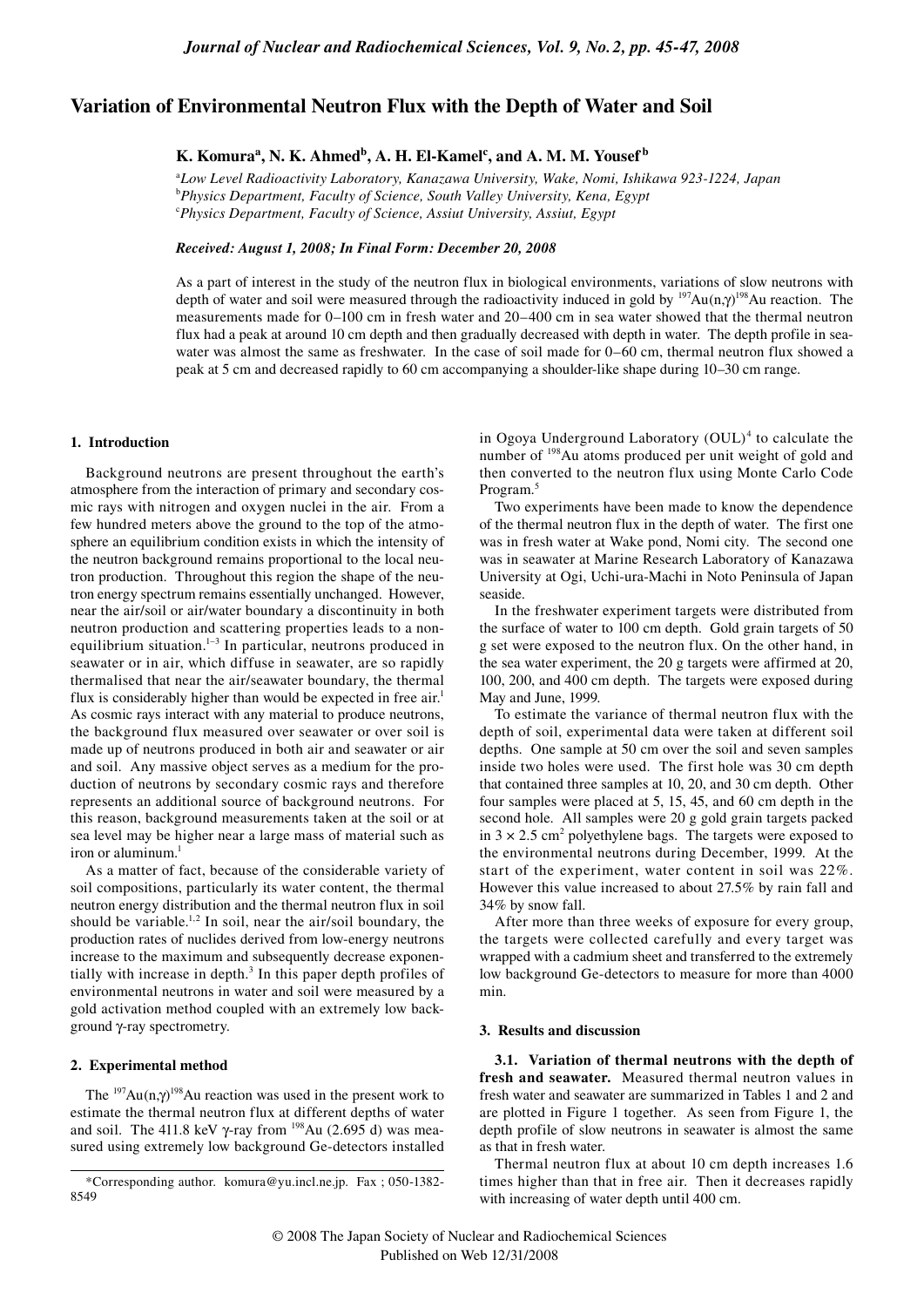**TABLE 1: Thermal neutron flux in fresh water** 

| Water depth<br>(cm) | 198Au<br>(atoms/g) | flux<br>$(10^{-3} \text{ n cm}^{-2} \text{ s}^{-1})$ | Relative<br>flux |
|---------------------|--------------------|------------------------------------------------------|------------------|
| Free air            | $45.2 \pm 6.5$     | $8.35 \pm 1.17$                                      | 1.00             |
| 0                   | $44.9 \pm 10.7$    | $8.29 \pm 1.98$                                      | 0.99             |
| 10                  | $71.4 + 9.6$       | $13.20 \pm 1.77$                                     | 1.58             |
| 20                  | $37.4 + 7.1$       | $6.91 \pm 1.30$                                      | 0.83             |
| 37                  | $16.6 \pm 3.9$     | $3.07 + 0.73$                                        | 0.37             |
| 50                  | $15.5 \pm 5.1$     | $2.86 \pm 0.95$                                      | 0.34             |
| 60                  | $11.5 + 3.6$       | $2.12 \pm 0.86$                                      | 0.25             |
| 75                  | $10.4 \pm 2.5$     | $1.91 \pm 0.47$                                      | 0.23             |
| 85                  | 6.0<br>$13.3 \pm$  | $2.46 \pm 1.11$                                      | 0.29             |
| 100                 | $9.2 \pm 3.1$      | $1.70 \pm 0.57$                                      | 0.20             |
|                     |                    |                                                      |                  |

**TABLE 2: Thermal neutron flux in seawater** 

| Water depth<br>(cm) | $^{198}$ Au<br>(atoms/g) | flux<br>$(10^{-3} \text{ n cm}^{-2} \text{ s}^{-1})$ | Relative<br>flux |
|---------------------|--------------------------|------------------------------------------------------|------------------|
| 20                  | $28.5 \pm 9.0$           | $5.26 \pm 1.66$                                      | 1.00             |
| 100                 | $8.0 \pm 5.5$            | $1.48 + 1.02$                                        | 0.20             |
| 200                 | $7.6 \pm 3.7$            | $1.40 \pm 0.69$                                      | 0.27             |
| 400                 | $6.7 \pm 3.3$            | $1.23 + 0.61$                                        | 0.23             |

The present results at the seawater is higher than that calculated ones.<sup>1,2</sup> However, they showed that the flux reaches its maximum value at 8 cm in the water and decreases slowly with the increase of the water depth until about 40 cm, which is in well agreement with the present results.

Below 30 cm, the thermal neutron intensity decreases exponentially with depth. Edge<sup>6</sup> found a rapid decrease of slow neutron intensity with the depth in the first 20 cm layer and a slower decrease at greater depth.

These results show that the thermal neutron flux at 100 cm in seawater decreased to 28% of the value at 20 cm and to 23% at 400 cm depth. No fundamental difference of depth profile was observed between fresh water and seawater. This may be due to the contribution of dissolved material in seawater (~3.7%) affects only small for absorption of neutron. However, the rapid decreasing of flux within the first 100 cm is of interest for in future study.

**3.2. Variation of thermal neutrons with the depth of soil.** Table 3 and Figure 2 show the neutron measurement in soil. The thermal neutron flux at 50 cm above soil surface was  $(6.7 \pm 1.1) \times 10^{-3}$  n cm<sup>-2</sup>s<sup>-1</sup>, and this value increased to a maximum value  $(8.6 \pm 1.2) \times 10^{-3}$  n cm<sup>-2</sup>s<sup>-1</sup> at 5 cm depth. This increase is explained by the thermalization of fast neutrons mainly by the soil water (22%) in humid surface soil. The thermal neutron flux begins to decrease at 10 cm depth showing a shoulder-like decease until about 30 cm. This shoulder-

**TABLE 3: Thermal neutron flux in soil** 

| Soil depth<br>(cm) | 198Au<br>(atoms/g) | flux<br>$(10^{-3} \text{ n cm}^{-2} \text{ s}^{-1})$ | Relative<br>flux |
|--------------------|--------------------|------------------------------------------------------|------------------|
| free air           | $45.2 +$<br>7.2.   | $6.72 + 1.10$                                        | 1.00             |
| 5                  | $57.7 \pm 8.3$     | $8.58 + 1.23$                                        | 1.28             |
| 10                 | $44.4 \pm 7.1$     | $6.60 + 1.05$                                        | 0.98             |
| 15                 | $45.2 + 9.3$       | $6.72 + 1.38$                                        | 1.00             |
| 20                 | $43.8 \pm 12.1$    | $6.51 + 1.80$                                        | 0.97             |
| 30                 | $35.8 + 5.6$       | $5.32 + 0.83$                                        | 0.79             |
| 45                 | -6.5<br>$18.0 +$   | $2.68 \pm 0.97$                                      | 0.40             |
| 60                 | $12.4 + 3.6$       | $1.84 + 0.54$                                        | 0.37             |





**Figure 1.** Depth profile of thermal neutron flux in the freshwater and seawater.

like decease may be explained by thermalization of neurons mainly caused by soil components. The stability of neutron flux between 10 and 30 cm depth was not in agreement with the calculated curves.<sup>1,2</sup> This discrepancy may be caused by snow fall during exposure which increased the water content of soil from 22 to 34%.

Wet earth tends to slow down fast neutrons from the air rapidly. A part of these slow neutrons then diffuse back into the air and subsequently absorbed by the  ${}^{14}N(n,p)$ <sup>14</sup>C reaction.<sup>7</sup> Thus the energy spectrum of cosmic neutron changes in soil, resulting in more thermal neutrons.

Both the absorption of thermal neutrons by the components of soil and the moderation by the large amount of water content are competed each other. After 30 cm depth, the thermal flux intensity decreased rapidly again to reach about 27% of its surface value at 60 cm depth.

The present results showed that the thermal neutron flux at the surface of the soil is  $(6.7 \pm 1.1) \times 10^{-3}$  n cm<sup>-2</sup>s<sup>-1</sup> which is in



**Figure 2.** Depth profile of thermal neutron flux in soil.